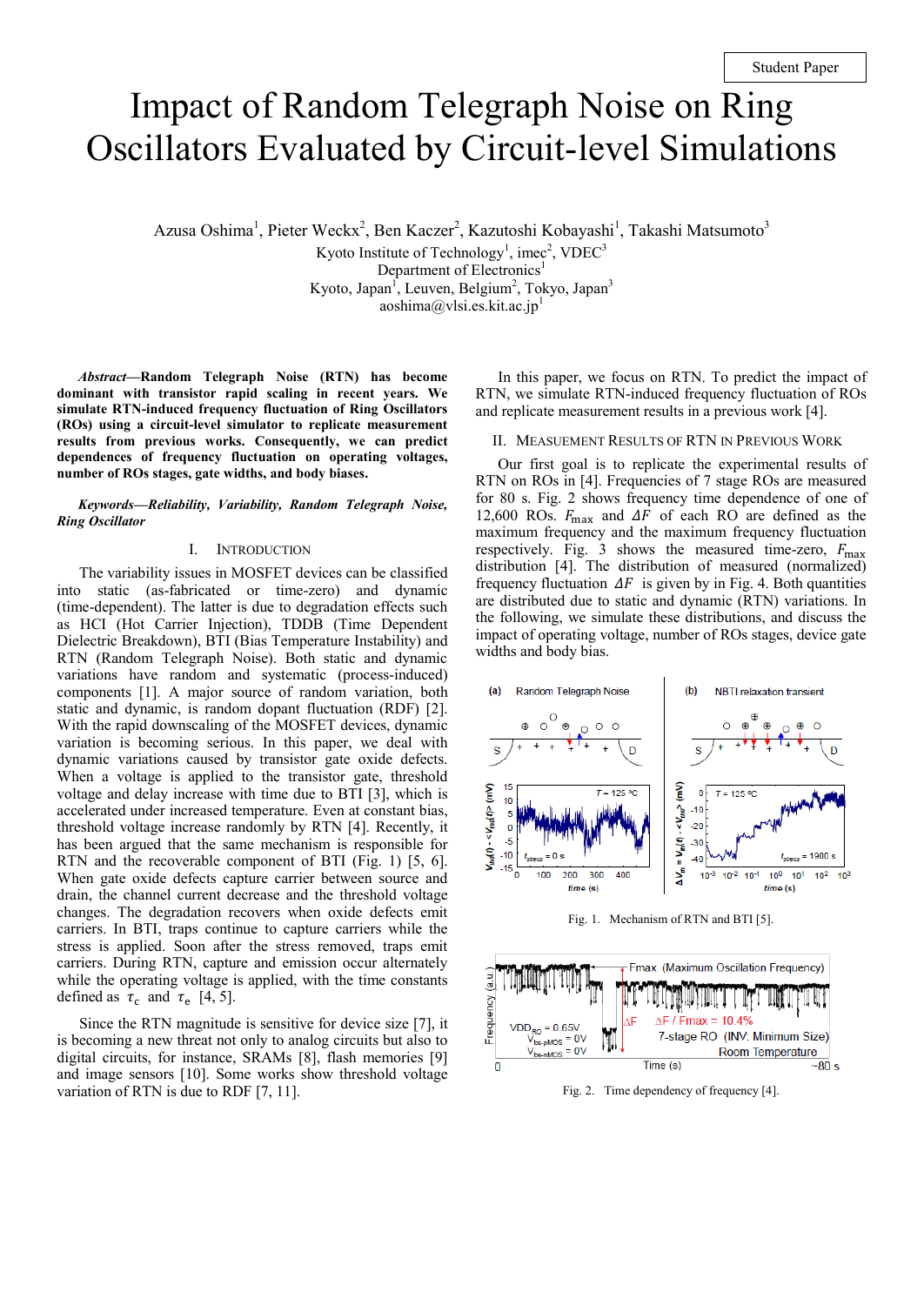

Fig. 3. Normal CDF plot of measured  $F_{\text{max}}$  caused by time-zero variations [4].



Fig. 4. Log-normal CDF plot of measured frequency fluctuation ( $\Delta F/F_{\text{max}}$ )  $[4]$ 

#### III. SIMULATION METHOD TO EVALUATE IMPACTS OF RTN

To evaluate the impact of RTN on circuit performance, we simulate ROs in a circuit-level simulator with static and dynamic (RTN) variations. We will show how to calculate RTN-induced  $\Delta V_{\text{th}}$ .

#### *A. RTN-induced single trap*  $\Delta V_{th}$  *distribution*

RTN-induced  $\Delta V_{\text{th}}$  distribution has two parameters : the number of captured traps  $N$  in the MOSFET gate oxides and the mean  $\Delta V_{\text{th}}$  per single trap  $\eta$ . In this section, we first assume the captured trap on a device is equal to one  $(N = 1)$ and discuss the distribution of  $\eta$ . Several works show that  $\Delta V_{\text{th}}$ per trap follows an exponential distribution [5, 12]. The Probability Density Function (PDF) of  $\Delta V_{\text{th}}$  is described as

$$
f_{\eta}(\Delta V_{\text{th}}, \eta) = \frac{1}{\eta} e^{\frac{\Delta V_{\text{th}}}{\eta}}
$$
 (1)

The Cumulative Distribution Function (CDF) of  $\Delta V_{\text{th}}$  is then

$$
F_{\eta}(\Delta V_{\text{th}}, \eta) = 1 - e^{\frac{\Delta V_{\text{th}}}{\eta}} \qquad (2)
$$

 $\eta$  scales inversely with the device channel area [13].

$$
\eta \propto \frac{1}{W\sqrt{L}}\tag{3}
$$

where  $L$  and  $W$  are the device gate length and width, respectively.



Fig. 5. Normal CDF plot of simulated time-zero frequency.

## *B. RTN-induced N traps*  $\Delta V_{th}$  *distribution on a device*

We now assume the number of captured traps on a device is the constant N. The  $\Delta V_{\text{th}}$  distribution can be expressed as a convolution of N individual-trap exponential distributions (see the previous section) [5], and the PDF  $g_n$  and CDF  $G_n$  of  $\Delta V_{\text{th}}$  are respectively

$$
g_{\eta}(\Delta V_{\text{th}}, \eta) = \frac{e^{\frac{\Delta V_{\text{th}}}{\eta}} \Delta V_{\text{th}}^{n-1}}{(n-1)!} \frac{\eta^{n}}{\eta^{n}} \tag{4}
$$

$$
G_{\eta}(\Delta V_{\text{th}}, \eta) = 1 - \frac{\Gamma(n, \frac{\Delta V_{\text{th}}}{\eta^{n}})}{(n-1)!} \tag{5}
$$

## *C. RTN-induced total*  $\Delta V_{th}$  *distribution on a chip*

An actual device will contain a Poisson-distributed number of defects *n*, with mean value  $N[5, 6, 14]$ 

$$
P_N(n) = \frac{e^{-N}N^n}{n!} \tag{6}
$$

The average number of captured traps N is related to the oxide trap density  $N_{\text{ot}}$  as  $N = WLN_{ot}$ . The total  $\Delta V_{\text{th}}$  CDF is given by the convolution of Eqs. 5 and 6.

$$
H_{\eta,N}(\Delta V_{\rm th},\eta) = \sum_{n=0}^{\infty} P_N(n) G_{\eta}(\Delta V_{\rm th},\eta) \qquad (7)
$$

#### *D.* Simplified model of RTN-induced  $ΔV_{th}$  distribution

In the actual simulation, a Monte Carlo method is used combining Eqs. 2 and 6. Each  $\Delta V_{\text{th},k}$  sample is consisting of the sum of a Poisson distributed number of single defect  $\Delta V_{th,i}$ , which are exponentially distributed.

$$
\Delta V_{\text{th},k} = \sum_{i=1}^{N_k} \Delta V_{\text{th},i} \tag{8}
$$

Using Eq. 8 a  $\Delta V_{\text{th}}$  table is created for  $k = 1 ... m$ , where m is the number of Monte Carlo runs,  $N_k$  is Poisson-distributed around the mean value  $N$  (Eq. 6) and  $\Delta V_{th,i}$  follows an exponential distribution with mean  $\eta$  (Eq. 2). The final  $\Delta V_{\text{th}}$  distribution is then entirely characterized by the mean number of occupied traps  $N$  and the mean impact per trap  $\eta$ , described by Eq. 7.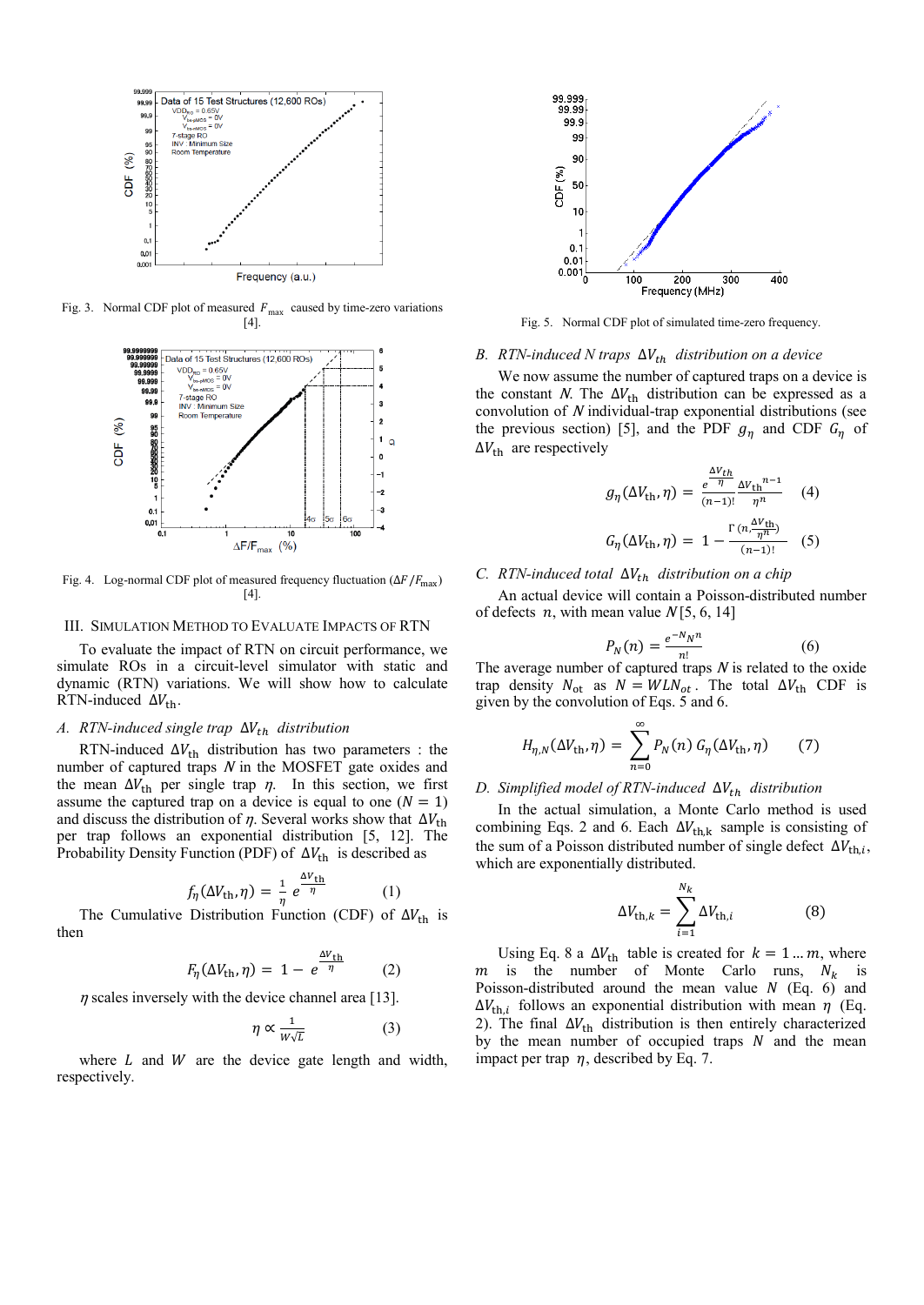## *E. Time-zero*  $\Delta V_{th}$  *distribution*

Since time-zero variations have also a serious impact on circuits, they have to be considered together with RTN. Assuming time-zero variation induced- $\Delta V_{\text{th}}$  in both of NMOS and PMOS is normally distributed [16], we can generate the time-zero distribution of frequencies in the simulated ROs. The simulated distribution in Fig. 5 has the same shape as the measured distribution in Fig. 3.

#### *F. Comparision with Measurement Results*

Measurement results of  $F_{\text{max}}$  (Fig. 3) and  $\Delta F/F_{\text{max}}$  (Fig. 4) are calculated from the frequency time dependence shown in Fig. 2 [3]. In our simulations we generate the impact of time-zero variation and RTN on frequency of 10,000 ROs at a fixed moment in time. ROs are simulated using 45 nm BSIM Predictive Technology Model (PTM). Each RO instance is simulated with (i) time-zero variation only and with (ii) the same time-zero variation and RTN, resulting in  $F_0$  and  $F_{\text{RTN}+0}$ , respectively. Specifically,

- (i). PMOS and NMOS in all RO stages have time-zero-induced normal-distributed  $\Delta V_{\text{th}}$  and this distribution has the mean  $\mu$ =52 mV and the standard deviation  $σ = 31$  mV.
- (ii). PMOS and NMOS in all RO stage have same process variation as (i) and RTN-induced  $\Delta V_{\text{th}}$ . RTN-induced parameters  $\eta$  and  $N$ , as well as the devices dimensions.

Finally, we calculate the main metrics of [3] as

$$
\frac{\Delta F}{F_{\text{max}}} = \frac{F_0 - F_{\text{RTN}+0}}{F_0}
$$
(9)

IV. SIMULATION RESULTS OF RTN ON LOGIC CIRCUIT

We now discuss the results of our simulations.

## *A. RTN-induced Frequency Fluctuation*

Fig. 6 shows the distribution of  $\Delta F/F_{\text{max}}$  calculated for 10,000 ROs at  $V_{dd}$  =0.65 V. Both of simulation and measurement results is in the log-normal distribution. Note the simulation predicts a concave-up tail of distribution at *low percentiles*. This is because in the simulation, there is always a (small) probability that no defect is present in the RO with strong impact on  $\Delta V_{\text{th}}$  and the frequency. The measurement results in Fig. 4, however, show *low-percentile* tail to converge to a constant minimum value. We speculate that this minimum value of  $\Delta F/F_{\text{max}}$  is due to a finite resolution of the frequency measurement. The *high-percentile* tail of the  $\Delta F/F_{\text{max}}$  is, however, crucial for the reliability predictions of real CMOS applications.

#### *B. Discussion of parameter dependences*

Figs. 7-10 show the dependences of frequency fluctuation on operating voltages, number of ROs stages, gate widths and body biases calculated for 840 ROs. As  $V_{dd}$  increases, the mean of  $\Delta F/F_{\text{max}}$  decreases in Fig. 7. This tendency, due to increase of  $F_{\text{max}}$  with  $V_{\text{dd}}$  is the same as in the experimental results [3]. Fig. 8 then shows the impact of RTN decreases with the number of stages, also corresponding to measurement

results [4]. Specifically, the mean of  $\Delta F/F_{\text{max}}$  is fixed but their distribution widths become small. Fig. 9 also shows the distribution widths of  $\Delta F/F_{\text{max}}$  become smaller when gate widths increase corresponding to measurement results. This is because the number of captured traps N increases and  $\Delta V_{\text{th}}$ per trap  $\eta$  decreases with increased device channel area following to Eq. 3.



Fig. 6. Log-normal CDF plot of simulated RTN-induced frequency fluctuation ( $\Delta F/F_{\text{max}}$ ).





Fig. 7. Simulated  $V_{dd}$  dependence of RTN-induced frequency fluctuation.

Fig. 8. Simulated the number of RO stages dependence of RTN-induced frequency fluctuation.